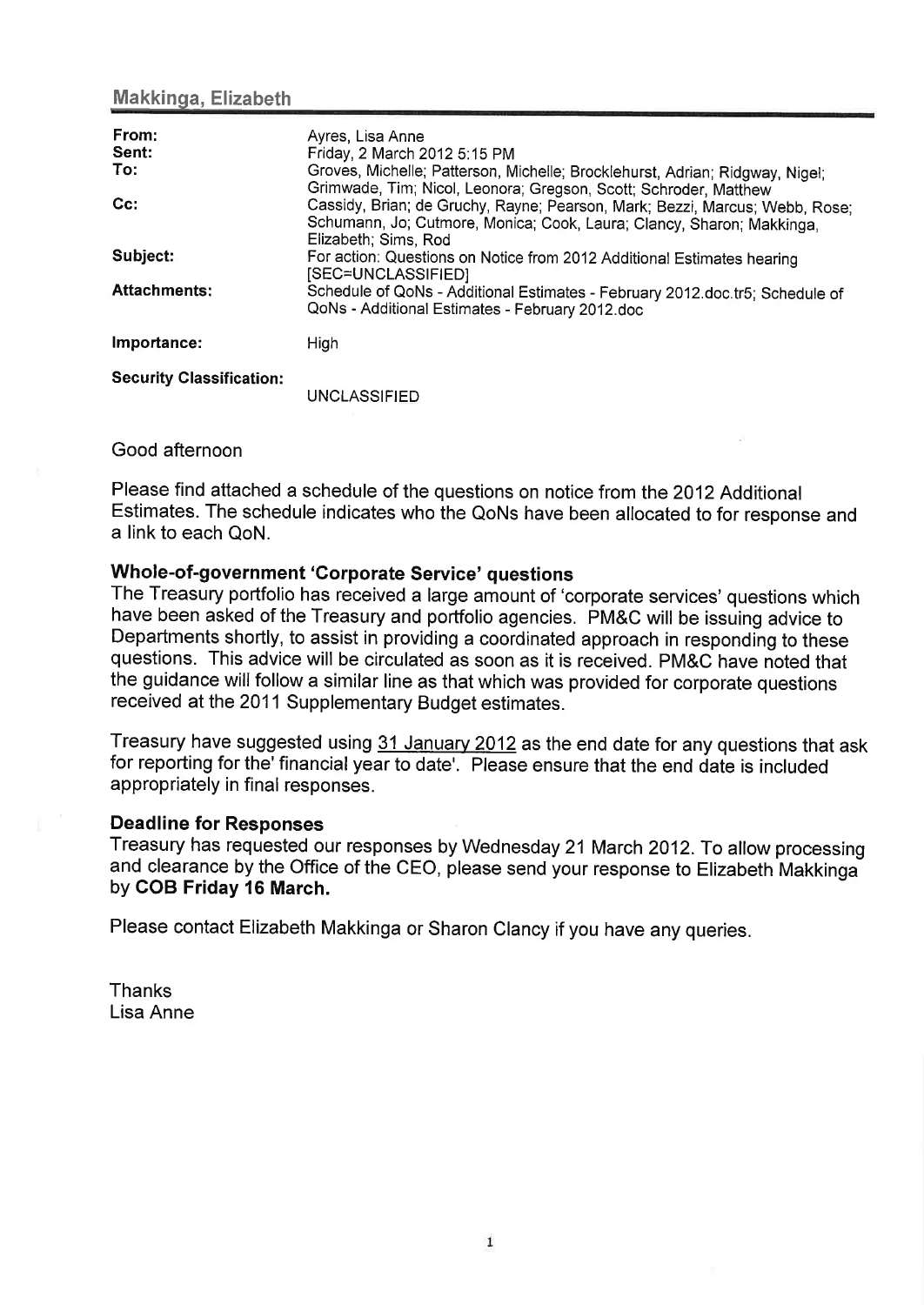| AET No. | Template | Senator | Broad topic/ title | Hansard<br>reference or<br>Written | Allocation |
|---------|----------|---------|--------------------|------------------------------------|------------|
|         |          |         |                    | question                           |            |
|         |          |         |                    |                                    |            |

| 101-105 | D12/33323 | <b>Williams</b>  | Predatory Pricing - Petrol Station<br>Operators      | Written | • Enforcement (lead)<br>• Fuel     |
|---------|-----------|------------------|------------------------------------------------------|---------|------------------------------------|
| 106-114 | D12/33322 | Edwards          | ACCC Act - Superannuation and<br>Suppliers           | Written | · Enforcement (lead)<br>· Mergers  |
| 212-218 | D12/33321 | Bushby           | <b>Credit Cards</b>                                  | Written | $\blacksquare$ Finance             |
| 270     | D12/33320 | <b>Bushby</b>    | Climate Change                                       | Written | • OCEO (Lead)<br>· AER             |
| 279     | D12/33318 | <b>Bushby</b>    | <b>Printing of Documents</b>                         | Written | Strat Comms                        |
| 291-294 | D12/33317 | Bushby           | <b>Travel Costs</b>                                  | Written | • Finance                          |
| 327-330 | D12/33315 | Bushby           | <b>Legal Costs</b>                                   | Written | · Finance (Lead)<br>• Legal        |
| 371-373 | D12/33313 | <b>Bushby</b>    | <b>Executive Coaching and</b><br>Leadership Training | Written | • HR (Lead)<br>· Finance           |
| 398-400 | D12/33312 | <b>Bushby</b>    | Media Training                                       | Written | ■ HR (Lead)<br>• Finance           |
| 424-425 | D12/33311 | Bushby           | Paid Parental Leave                                  | Written | • HR (Lead)<br>• Finance           |
| 441-443 | D12/33310 | <b>Bushby</b>    | Media Subscriptions                                  | Written | • Finance (Lead)<br>Corp (Library) |
| 474-482 | D12/33309 | Bushby           | Contractors #1                                       | Written | • Finance                          |
| 548-549 | D12/33308 | <b>Bushby</b>    | <b>Discretionary Grants</b>                          | Written | $\overline{\phantom{a}}$ OCEO      |
| 567-569 | D12/33307 | Bushby           | <b>Commissioned Reports</b>                          | Written | · OCEO                             |
| 595-598 | D12/33306 | <b>Bushby</b>    | Government Payments of<br>Accounts                   | Written | - Finance                          |
| 628     | D12/33305 | <b>Bushby</b>    | <b>Government Stationery</b><br>Requirements         | Written | · Finance                          |
| 637     | D12/33304 | <b>Bushby</b>    | Social Media                                         | Written | Strat Comms                        |
| 649-652 | D12/33303 | <b>Bushby</b>    | <b>Media Monitoring</b>                              | Written | · Strat Comms (lead)<br>· Finance  |
| 683-684 | D12/33300 | <b>Bushby</b>    | <b>Reviews</b>                                       | Written | ■ OCEO                             |
| 703-706 | D12/33299 | <b>Bushby</b>    | Consultancies #2                                     | Written | • Finance                          |
| 740-744 | D12/33298 | <b>Humphries</b> | Contractors #2                                       | Written | • Finance                          |

IS.